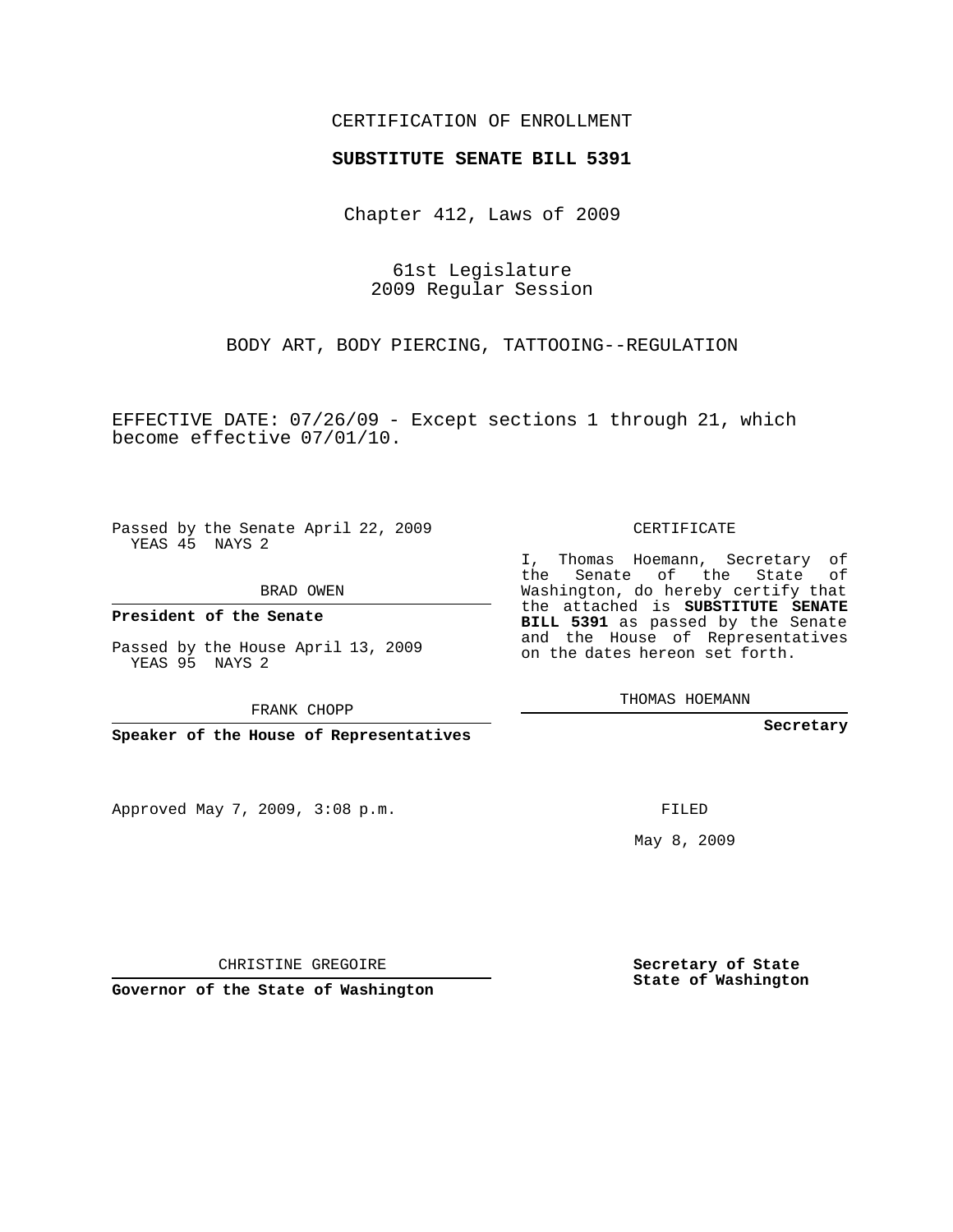## **SUBSTITUTE SENATE BILL 5391** \_\_\_\_\_\_\_\_\_\_\_\_\_\_\_\_\_\_\_\_\_\_\_\_\_\_\_\_\_\_\_\_\_\_\_\_\_\_\_\_\_\_\_\_\_

\_\_\_\_\_\_\_\_\_\_\_\_\_\_\_\_\_\_\_\_\_\_\_\_\_\_\_\_\_\_\_\_\_\_\_\_\_\_\_\_\_\_\_\_\_

AS AMENDED BY THE HOUSE

Passed Legislature - 2009 Regular Session

### **State of Washington 61st Legislature 2009 Regular Session**

**By** Senate Health & Long-Term Care (originally sponsored by Senators Kastama, Haugen, Fairley, Roach, and Pflug)

READ FIRST TIME 02/24/09.

 AN ACT Relating to regulating body art, body piercing, and tattooing practitioners, shops, and businesses; amending RCW 70.54.340, 5.40.050, 43.24.150, and 18.235.020; adding a new chapter to Title 18 RCW; creating a new section; prescribing penalties; and providing an effective date.

BE IT ENACTED BY THE LEGISLATURE OF THE STATE OF WASHINGTON:

 NEW SECTION. **Sec. 1.** The legislature finds and declares that the practices of body piercing, tattooing, and other forms of body art involve an invasive procedure with the use of needles, sharps, instruments, and jewelry. These practices may be dangerous when improper sterilization techniques are used, presenting a risk of infecting the client with bloodborne pathogens including, but not limited to, HIV, hepatitis B, and hepatitis C. It is in the interests of the public health, safety, and welfare to establish requirements in the commercial practice of these activities in this state.

 NEW SECTION. **Sec. 2.** The definitions in this section apply throughout this chapter and RCW 5.40.050 and 70.54.340 unless the context clearly requires otherwise.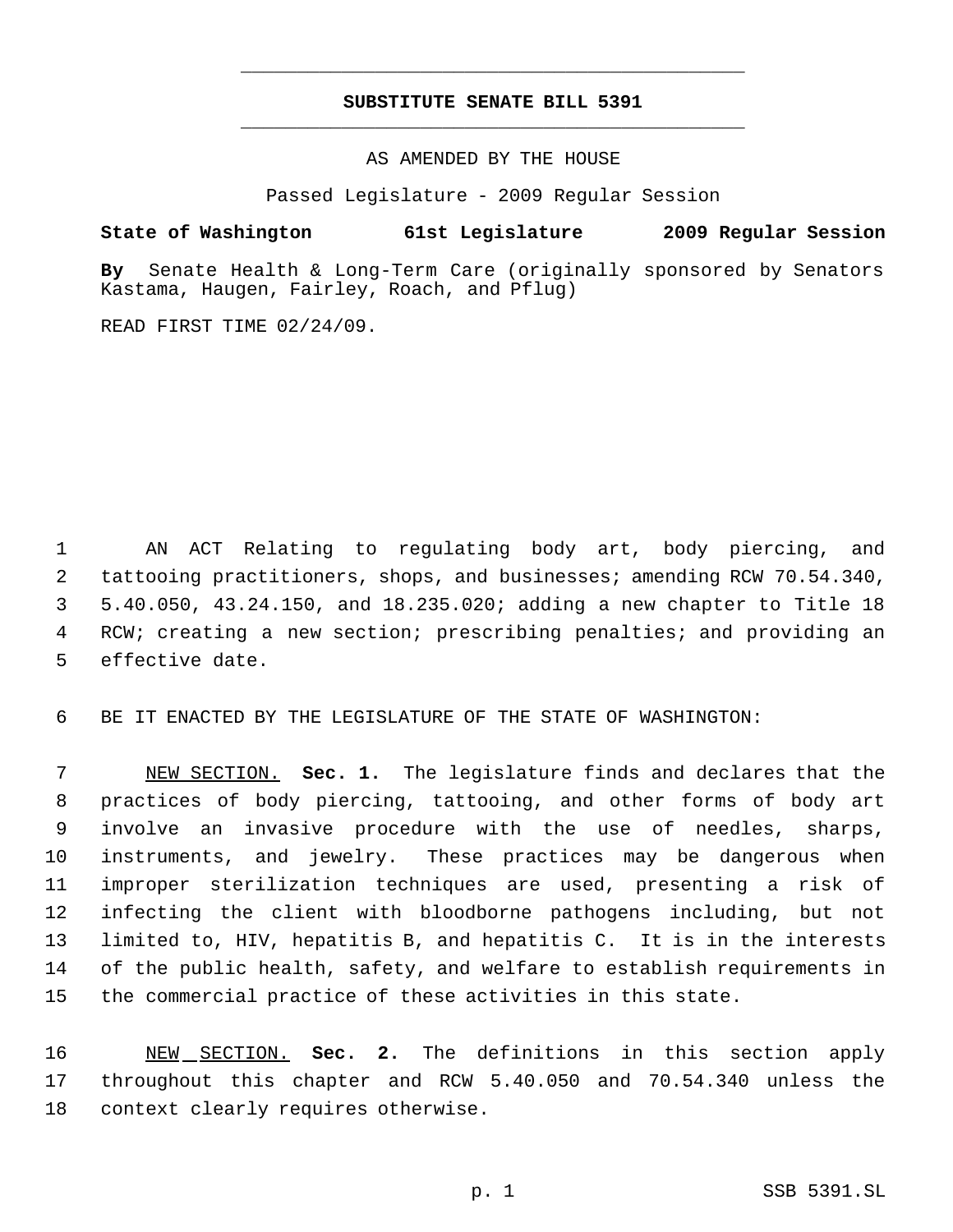(1) "Body art" means the practice of invasive cosmetic adornment including the use of branding and scarification. "Body art" also includes the intentional production of scars upon the body. "Body art" does not include any health-related procedures performed by licensed health care practitioners under their scope of practice.

 (2) "Body piercing" means the process of penetrating the skin or mucous membrane to insert an object, including jewelry, for cosmetic purposes. "Body piercing" also includes any scar tissue resulting from or relating to the piercing. "Body piercing" does not include the use of stud and clasp piercing systems to pierce the earlobe in accordance with the manufacturer's directions and applicable United States food and drug administration requirements. "Body piercing" does not include any health-related procedures performed by licensed health care practitioners under their scope of practice, nor does anything in this act authorize a person registered to engage in the business of body piercing to implant or embed foreign objects into the human body or otherwise engage in the practice of medicine.

(3) "Director" means the director of the department of licensing.

 (4) "Individual license" means a body art, body piercing, or tattoo practitioner license issued under this chapter.

 (5) "Location license" means a license issued under this chapter for a shop or business.

 (6) "Shop or business" means a body art, body piercing, or tattooing shop or business.

 (7) "Tattoo artist" means a person who pierces or punctures the human skin with a needle or other instrument for the purpose of implanting an indelible mark, or pigment, into the skin for a fee.

 (8) "Tattooing" means to pierce or puncture the human skin with a needle or other instrument for the purpose of implanting an indelible mark, or pigment, into the skin.

 NEW SECTION. **Sec. 3.** In addition to any other duties imposed by law, including RCW 18.235.030 and 18.235.040, the director has the following powers and duties:

 (1) To set all license, examination, and renewal fees in accordance with RCW 43.24.086;

(2) To adopt rules necessary to implement this chapter;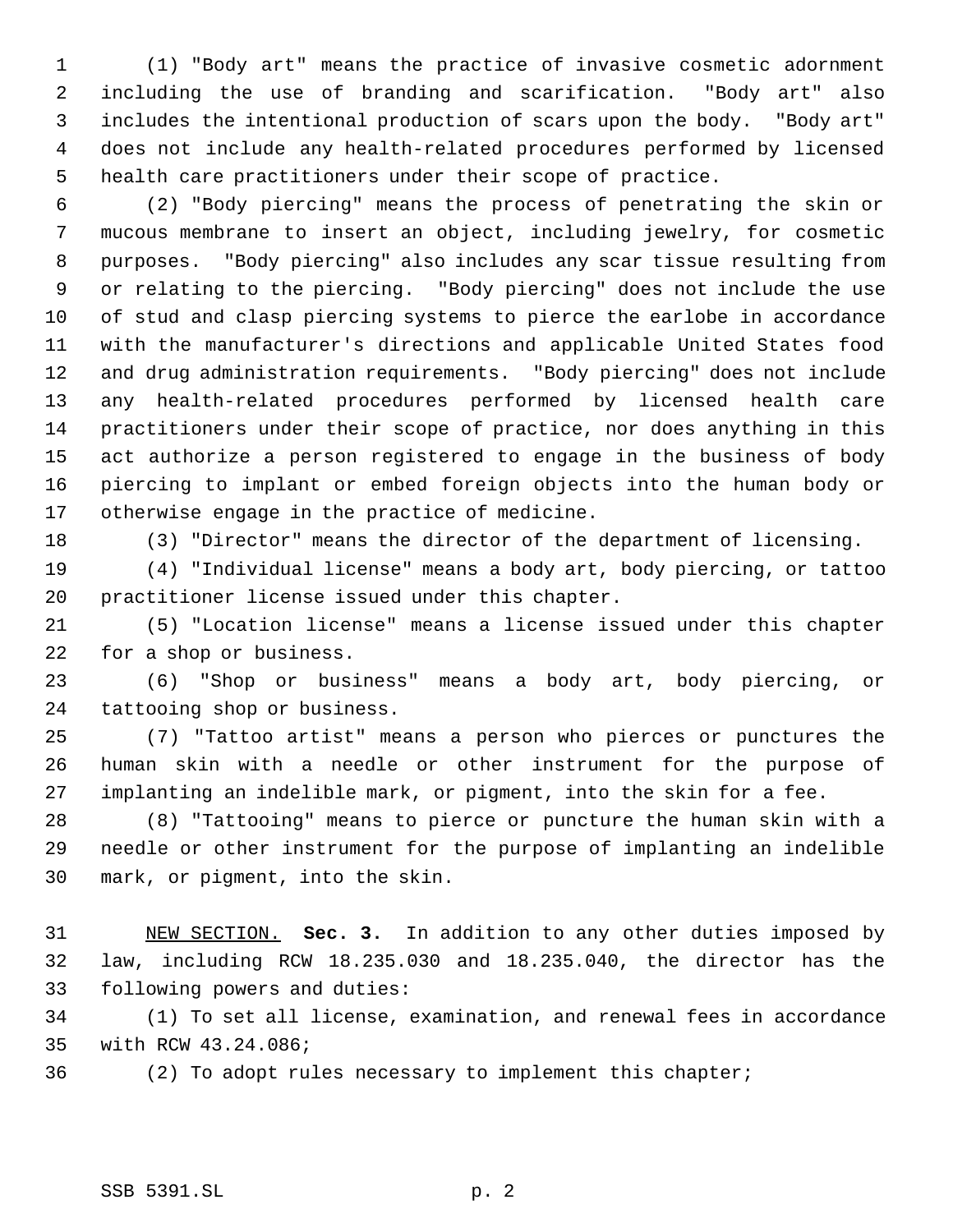(3) To prepare and administer or approve the preparation and 2 administration of licensing;

 (4) To establish minimum safety and sanitation standards for practitioners of body art, body piercing, or tattooing as determined by 5 the department of health;

 (5) To maintain the official department record of applicants and licensees;

 (6) To set license expiration dates and renewal periods for all licenses consistent with this chapter;

 (7) To ensure that all informational notices produced and mailed by the department regarding statutory and regulatory changes affecting any particular class of licensees are mailed to each licensee in good standing in the affected class whose mailing address on record with the department has not resulted in mail being returned as undeliverable for 15 any reason; and

 (8) To make information available to the department of revenue to assist in collecting taxes from persons and businesses required to be licensed under this chapter.

 NEW SECTION. **Sec. 4.** (1) It is unlawful for any person to engage in a practice listed in subsection (2) of this section unless the person has a license in good standing as required by this chapter. A license issued under this chapter is considered to be "in good standing" except when:

 (a) The license has expired or has been canceled and has not been renewed in accordance with section 6 of this act;

 (b) The license has been denied, revoked, or suspended under section 12 or 14 of this act, and has not been reinstated; or

 (c) The license is held by a person who has not fully complied with an order of the director issued under section 12 of this act requiring the licensee to pay restitution or a fine, or to acquire additional training.

 (2) The director may take action under RCW 18.235.150 and 18.235.160 against any person who does any of the following without first obtaining, and maintaining in good standing, the license required by this chapter:

 (a) Engages in the practice of body art, body piercing, or tattooing; or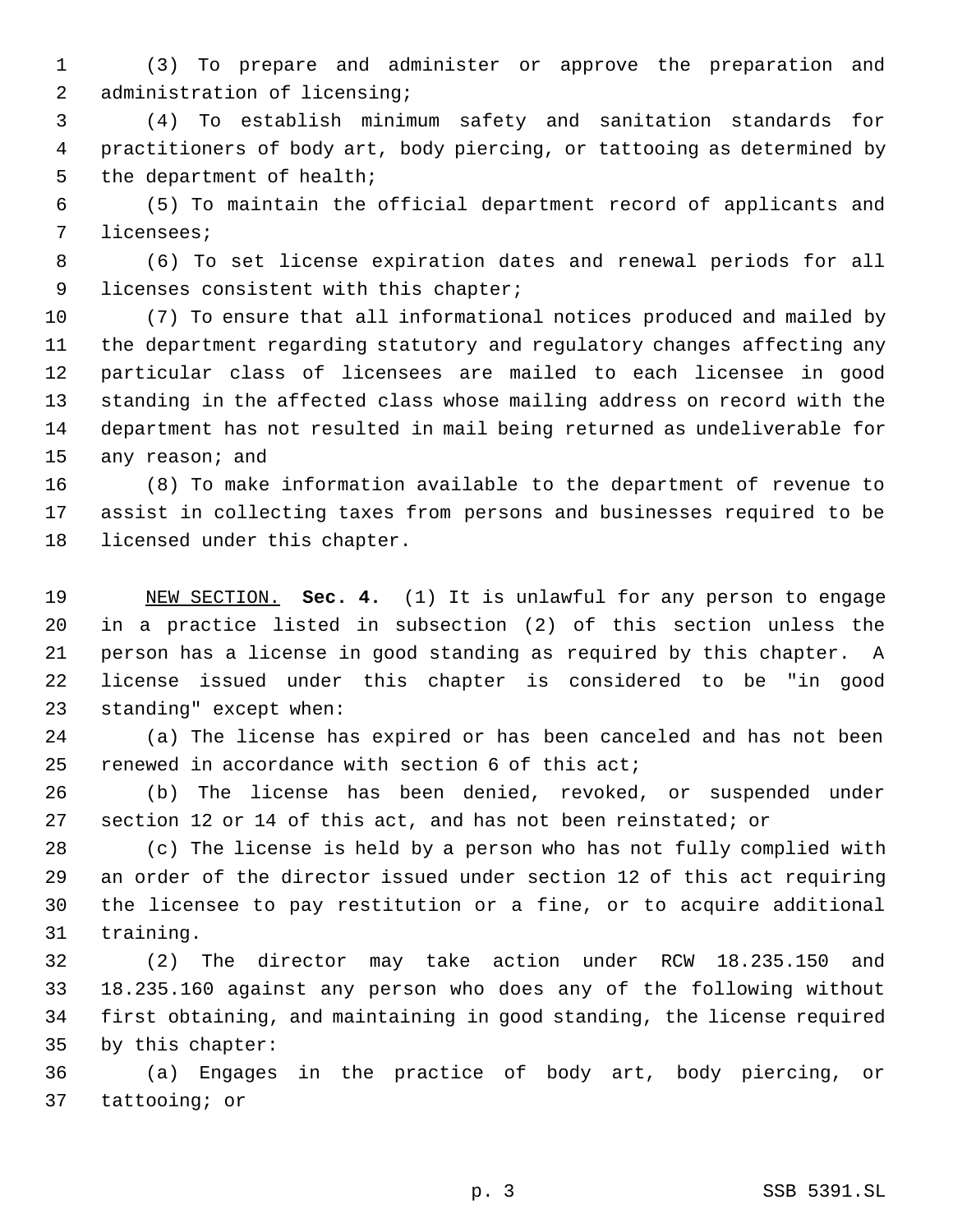(b) Operates a shop or business.

 NEW SECTION. **Sec. 5.** Upon completion of an application approved by the department and payment of the proper fee, the director shall issue the appropriate location license to any person who completes an application approved by the department, provides certification of insurance, and provides payment of the proper fee.

 NEW SECTION. **Sec. 6.** (1) The director shall issue the appropriate license to any applicant who meets the requirements as outlined in this chapter. The director has the authority to set appropriate licensing fees for body art, body piercing, and tattooing shops and businesses and body art, body piercing, and tattooing individual practitioners. Licensing fees for individual practitioners must be set in an amount less than licensing fees for shops and businesses.

 (2) Failure to renew a license by its expiration date subjects the holder to a penalty fee and payment of each year's renewal fee, at the current rate.

 (3) A person whose license has not been renewed within one year after its expiration date must have his or her license canceled and must be required to submit an application, pay the license fee, meet current licensing requirements, and pass any applicable examination or examinations, in addition to the other requirements of this chapter, before the license may be reinstated.

 (4) Nothing in this section authorizes a person whose license has expired to engage in a practice prohibited under section 4 of this act until the license is renewed or reinstated.

 (5) Upon request and payment of an additional fee to be established by rule by the director, the director shall issue a duplicate license to an applicant.

 NEW SECTION. **Sec. 7.** (1) Subject to subsection (2) of this section, licenses issued under this chapter expire as follows:

 (a) A body art, body piercing, or tattooing shop or business location license expires one year from issuance or when the insurance required by section 8(1)(g) of this act expires, whichever occurs first; and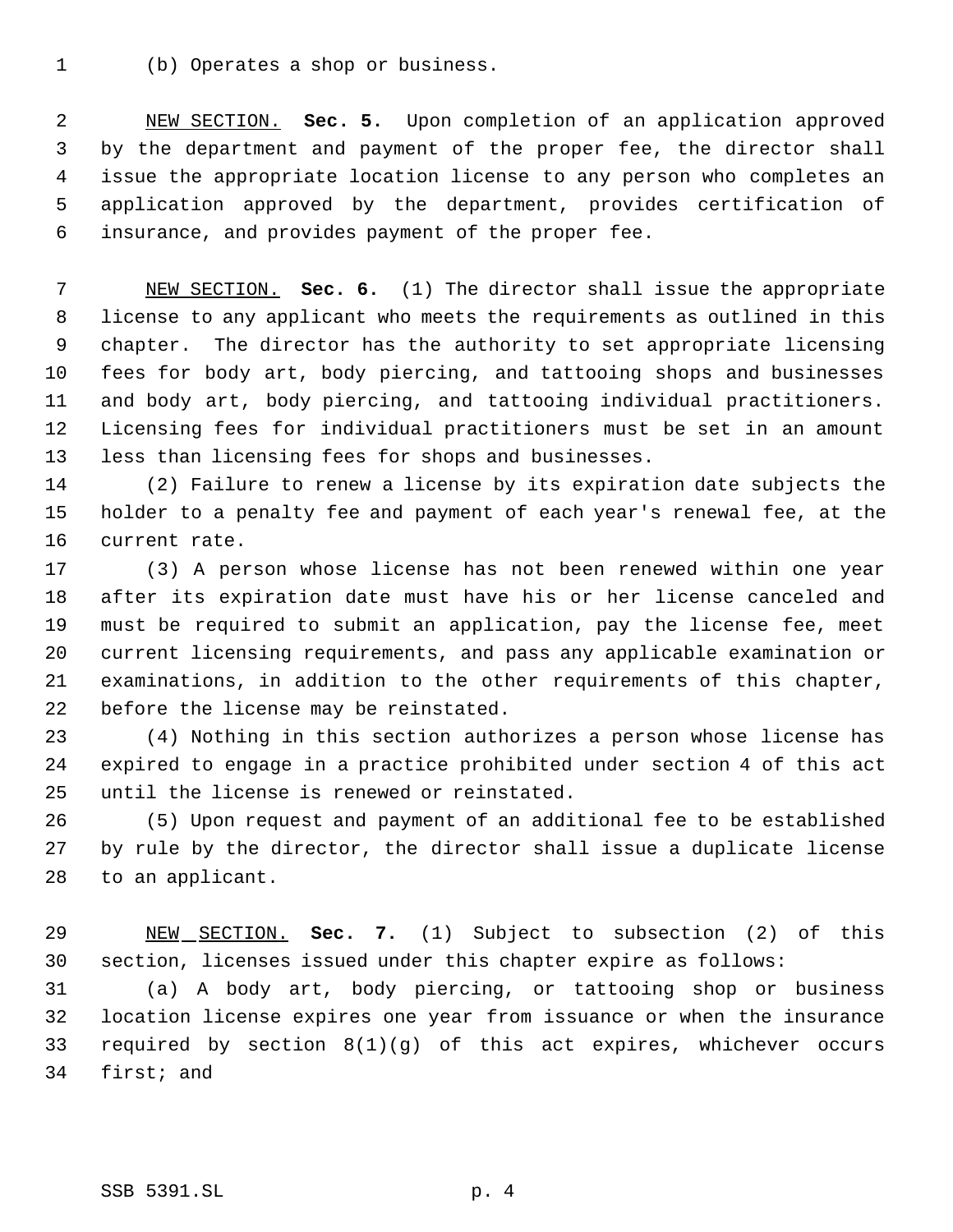(b) Body art, body piercing, or tattooing practitioner individual licenses expire one year from issuance.

 (2) The director may provide for expiration dates other than those set forth in subsection (1) of this section for the purpose of establishing staggered renewal periods.

 NEW SECTION. **Sec. 8.** (1) A body art, body piercing, or tattooing shop or business shall meet the following minimum requirements:

 (a) Maintain an outside entrance separate from any rooms used for 9 sleeping or residential purposes;

 (b) Provide and maintain for the use of its customers adequate toilet facilities located within or adjacent to the shop or business;

 (c) Any room used wholly or in part as a shop or business may not be used for residential purposes, except that toilet facilities may be used for both residential and business purposes;

 (d) Meet the zoning requirements of the county, city, or town, as appropriate;

 (e) Provide for safe storage and labeling of equipment and 18 substances used in the practices under this chapter;

(f) Meet all applicable local and state fire codes; and

 (g) Certify that the shop or business is covered by a public liability insurance policy in an amount not less than one hundred thousand dollars for combined bodily injury and property damage liability.

 (2) The director may by rule determine other requirements that are necessary for safety and sanitation of shops or businesses. The director may consult with the state board of health and the department of labor and industries in establishing minimum shop and business safety requirements.

 (3) Upon receipt of a written complaint that a shop or business has violated any provisions of this chapter, chapter 18.235 RCW, or the rules adopted under either chapter, or at least once every two years for an existing shop or business, the director or the director's designee shall inspect each shop or business. If the director determines that any shop or business is not in compliance with this chapter, the director shall send written notice to the shop or business. A shop or business which fails to correct the conditions to the satisfaction of the director within a reasonable time is, upon due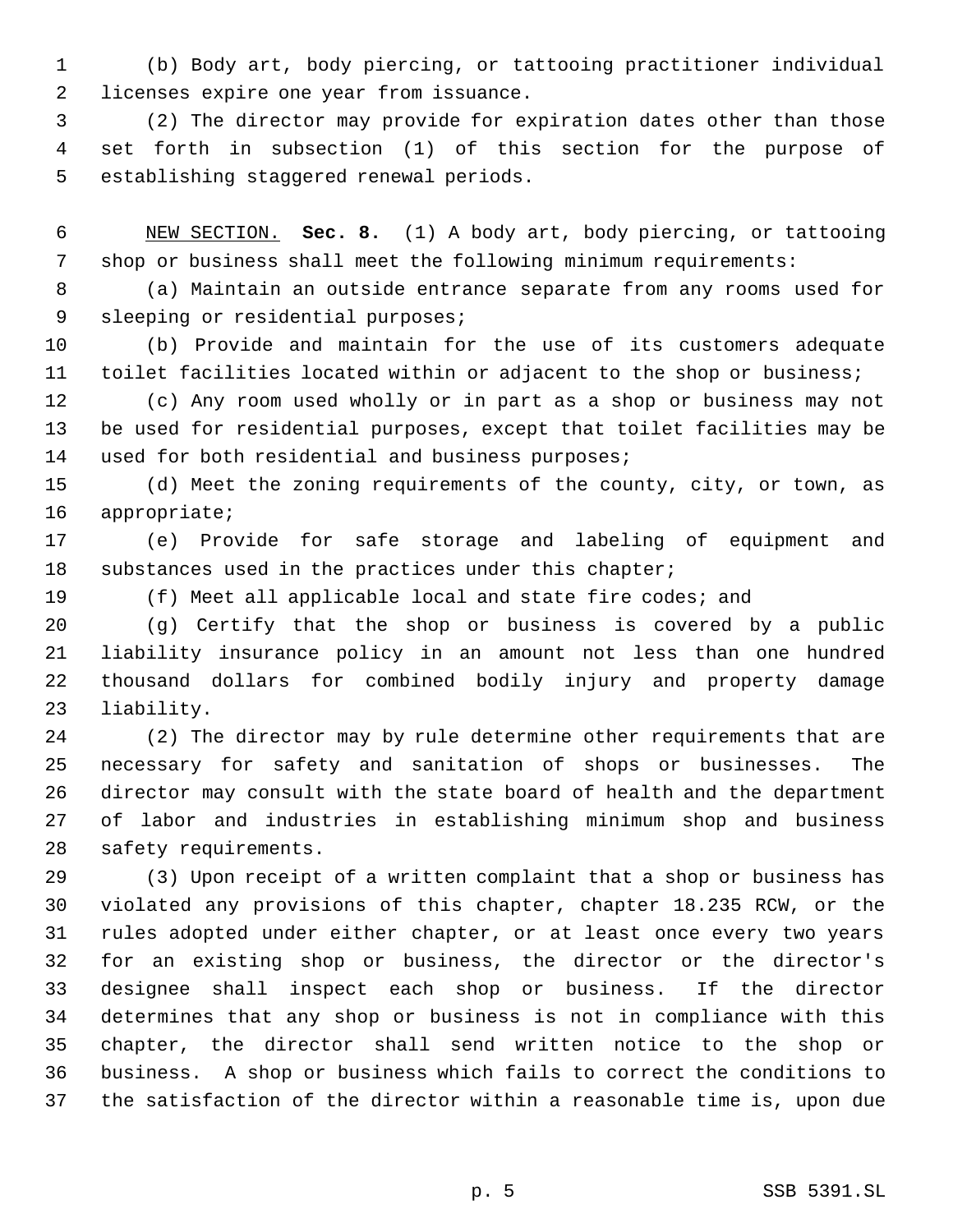notice, subject to the penalties imposed by the director under RCW 18.235.110. The director may enter any shop or business during business hours for the purpose of inspection. The director may contract with health authorities of local governments to conduct the inspections under this subsection.

 (4) A shop or business shall obtain a certificate of registration from the department of revenue.

 (5) Shop or business location licenses issued by the department must be posted in the shop or business's reception area.

 (6) Body art, body piercing, and tattooing practitioner individual licenses issued by the department must be posted at the licensed person's work station.

 NEW SECTION. **Sec. 9.** The director shall prepare and provide to all licensed shops or businesses a notice to consumers. At a minimum, the notice must state that body art, body piercing, and tattooing shops or businesses are required to be licensed, that shops or businesses are required to maintain minimum safety and sanitation standards, that customer complaints regarding shops or businesses may be reported to the department, and a telephone number and address where complaints may be made.

 NEW SECTION. **Sec. 10.** It is a violation of this chapter for any person to engage in the commercial practice of body art, body piercing, or tattooing except in a licensed shop or business with the appropriate individual body art, body piercing, or tattooing license.

 NEW SECTION. **Sec. 11.** In addition to the unprofessional conduct described in RCW 18.235.130, the director may take disciplinary action against any applicant or licensee under this chapter if the licensee or applicant:

 (1) Has been found to have violated any provisions of chapter 19.86 RCW;

 (2) Has engaged in a practice prohibited under section 4 of this act without first obtaining, and maintaining in good standing, the license required by this chapter;

(3) Has failed to display licenses required in this chapter; or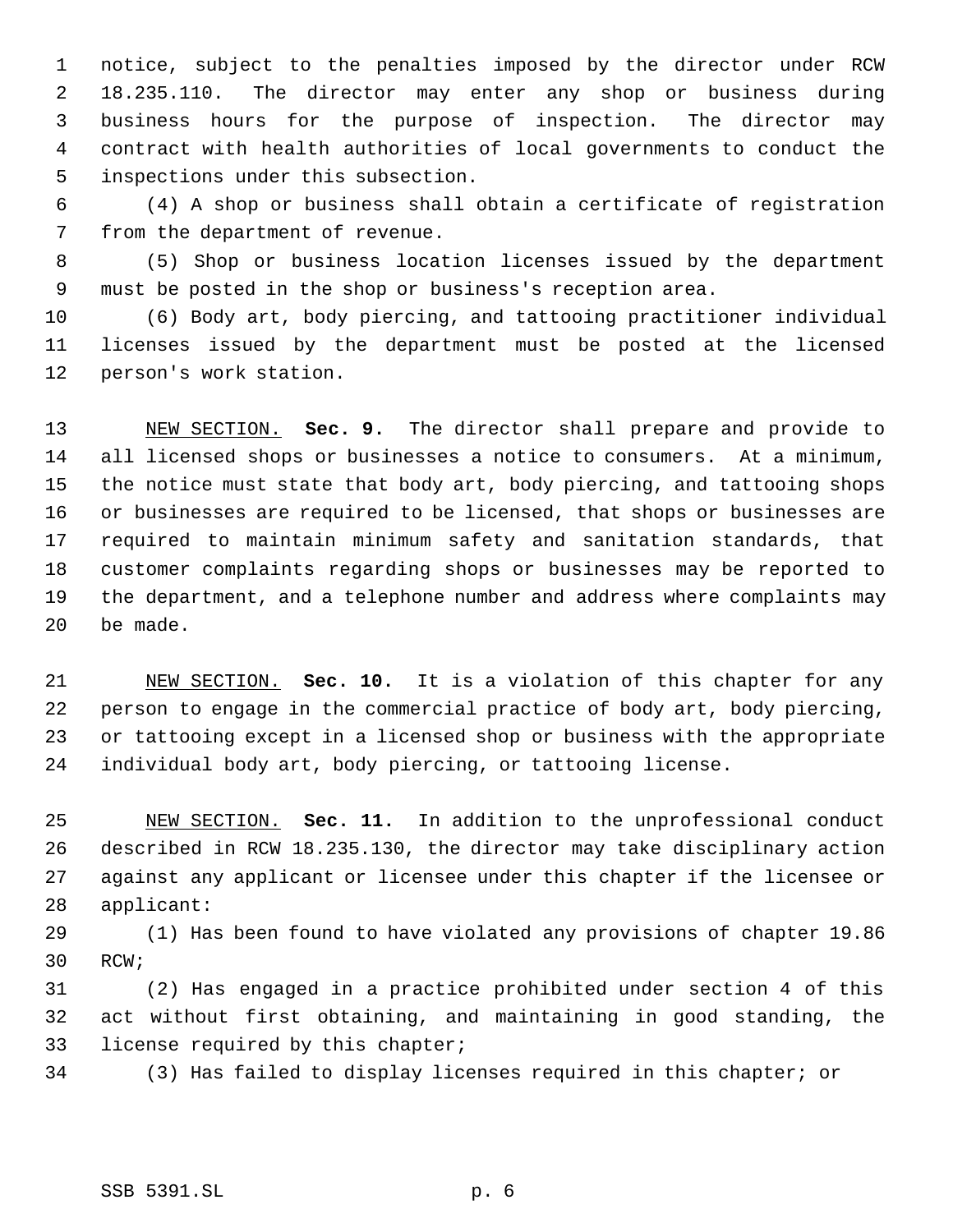(4) Has violated any provision of this chapter or any rule adopted under it.

 NEW SECTION. **Sec. 12.** If, following a hearing, the director finds that any person or an applicant or licensee has violated any provision of this chapter or any rule adopted under it, the director may impose one or more of the following penalties:

(1) Denial of a license or renewal;

8 (2) Revocation or suspension of a license;

(3) A fine of not more than five hundred dollars per violation;

(4) Issuance of a reprimand or letter of censure;

 (5) Placement of the licensee on probation for a fixed period of time;

(6) Restriction of the licensee's authorized scope of practice;

 (7) Requiring the licensee to make restitution or a refund as determined by the director to any individual injured by the violation; or

 (8) Requiring the licensee to obtain additional training or instruction.

 NEW SECTION. **Sec. 13.** Any person aggrieved by the refusal of the director to issue any license provided for in this chapter, or to renew the same, or by the revocation or suspension of any license issued under this chapter or by the application of any penalty under section 12 of this act has the right to appeal the decision of the director to the superior court of the county in which the person maintains his or her place of business. The appeal must be filed within thirty days of the director's decision.

 NEW SECTION. **Sec. 14.** The department shall immediately suspend the license of a person who has been certified under RCW 74.20A.320 by the department of social and health services as a person who is not in compliance with a support order. If the person has continued to meet all other requirements for reinstatement during the suspension, reissuance of the license is automatic upon the department's receipt of a release issued by the department of social and health services stating that the licensee is in compliance with the order.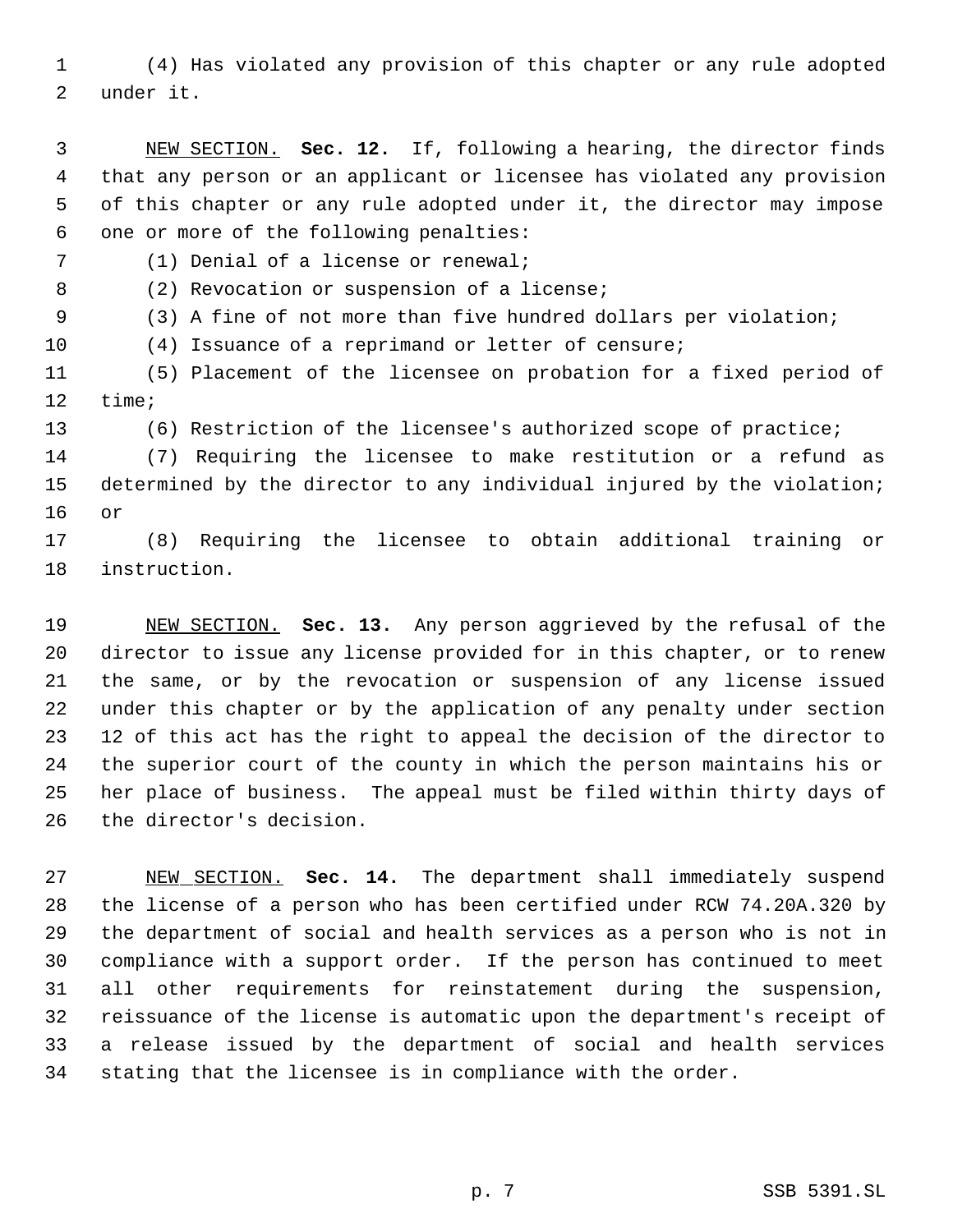NEW SECTION. **Sec. 15.** The legislature finds that the practices covered by this chapter are matters vitally affecting the public interest for the purpose of applying the consumer protection act, chapter 19.86 RCW. A violation of this chapter is not reasonable in relation to the development and preservation of business and is an unfair or deceptive act in trade or commerce and an unfair method of competition for the purpose of applying the consumer protection act, chapter 19.86 RCW.

 NEW SECTION. **Sec. 16.** The uniform regulation of business and professions act, chapter 18.235 RCW, governs unlicensed practice, the issuance and denial of licenses, and the discipline of licensees under this chapter.

 NEW SECTION. **Sec. 17.** This act shall be known and may be cited as the "Washington body art, body piercing, and tattooing act."

 NEW SECTION. **Sec. 18.** If any provision of this act or its application to any person or circumstance is held invalid, the remainder of the act or the application of the provision to other persons or circumstances is not affected.

 **Sec. 19.** RCW 70.54.340 and 2001 c 194 s 3 are each amended to read as follows:

21 The secretary of health shall adopt by rule requirements<sub>1</sub> in 22 accordance with nationally recognized professional standards, for precautions against the spread of disease, including the sterilization 24 of needles and other instruments, including sharps and jewelry, 25 employed by electrologists, persons engaged in the practice of body 26 art, body piercing, and tattoo artists ((in accordance with nationally 27 recognized professional standards)). The secretary shall consider the 28 ((universal)) standard precautions for infection control, as recommended by the United States centers for disease control, and 30 guidelines for infection control, as recommended by ((the -national 31 environmental-health-association-and-the-alliance-of-professional tattooists,)) national industry standards in the adoption of these sterilization requirements.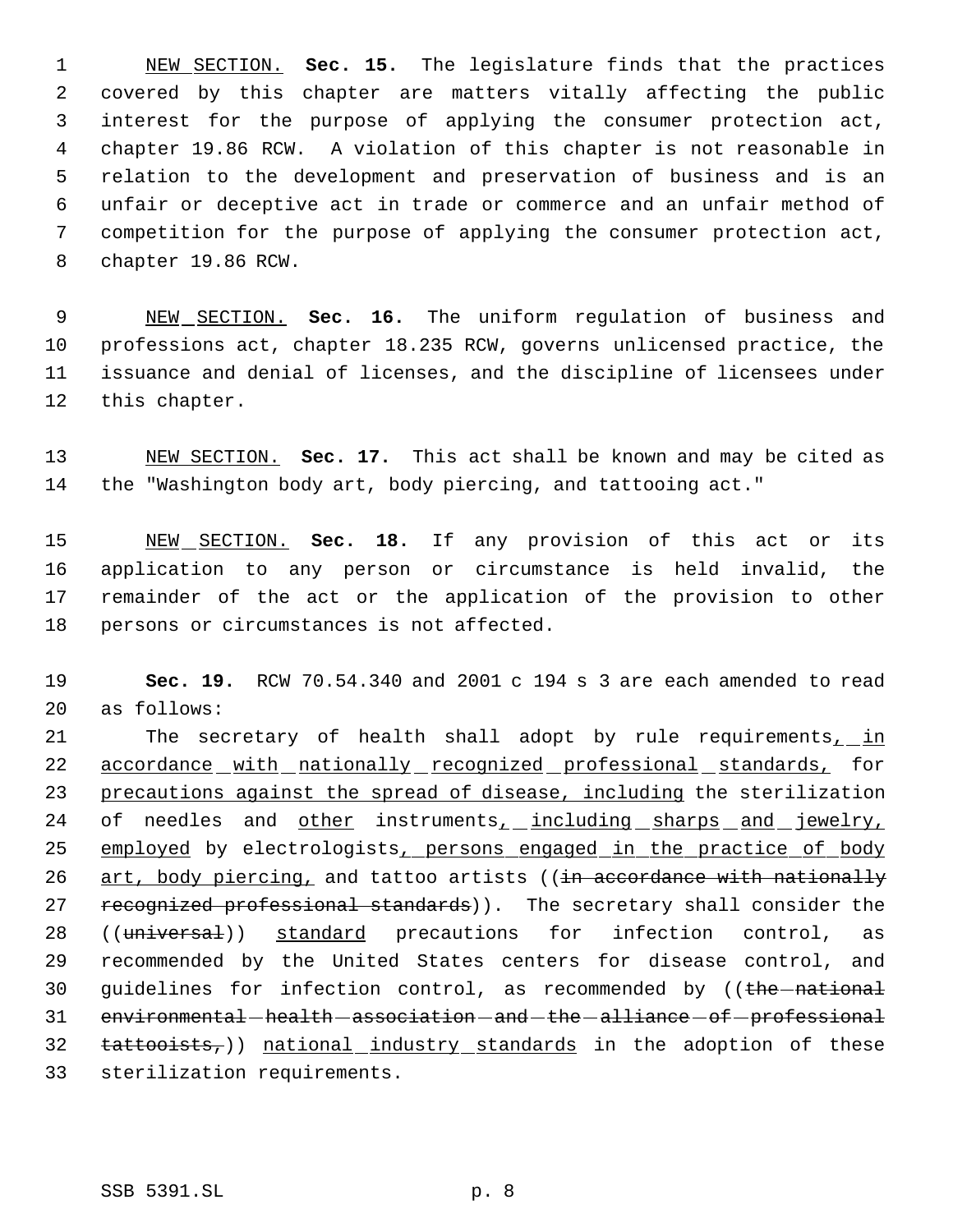**Sec. 20.** RCW 5.40.050 and 2001 c 194 s 5 are each amended to read as follows:

 A breach of a duty imposed by statute, ordinance, or administrative rule shall not be considered negligence per se, but may be considered by the trier of fact as evidence of negligence; however, any breach of duty as provided by statute, ordinance, or administrative rule relating to: (1) Electrical fire safety, (2) the use of smoke alarms, (3) 8 sterilization of needles and instruments used by persons engaged in the 9 practice of body art, body piercing, tattooing, or electrology, or 10 other precaution against the spread of disease, as required under RCW 11 70.54.350, or (4) driving while under the influence of intoxicating liquor or any drug, shall be considered negligence per se.

 **Sec. 21.** RCW 43.24.150 and 2008 c 119 s 22 are each amended to read as follows:

 (1) The business and professions account is created in the state treasury. All receipts from business or professional licenses, registrations, certifications, renewals, examinations, or civil penalties assessed and collected by the department from the following chapters must be deposited into the account:

(a) Chapter 18.11 RCW, auctioneers;

(b) Chapter 18.16 RCW, cosmetologists, barbers, and manicurists;

(c) Chapter 18.96 RCW, landscape architects;

(d) Chapter 18.145 RCW, court reporters;

(e) Chapter 18.165 RCW, private investigators;

(f) Chapter 18.170 RCW, security guards;

- (g) Chapter 18.185 RCW, bail bond agents;
- (h) Chapter 18.280 RCW, home inspectors;
- (i) Chapter 19.16 RCW, collection agencies;
- (j) Chapter 19.31 RCW, employment agencies;
- (k) Chapter 19.105 RCW, camping resorts;
- (l) Chapter 19.138 RCW, sellers of travel;
- 32 (m) Chapter 42.44 RCW, notaries public; ((and))
- 33 (n) Chapter 64.36 RCW, timeshares; and

# (o) Chapter 18.-- RCW (the new chapter created in section 24 of this act).

 Moneys in the account may be spent only after appropriation. Expenditures from the account may be used only for expenses incurred in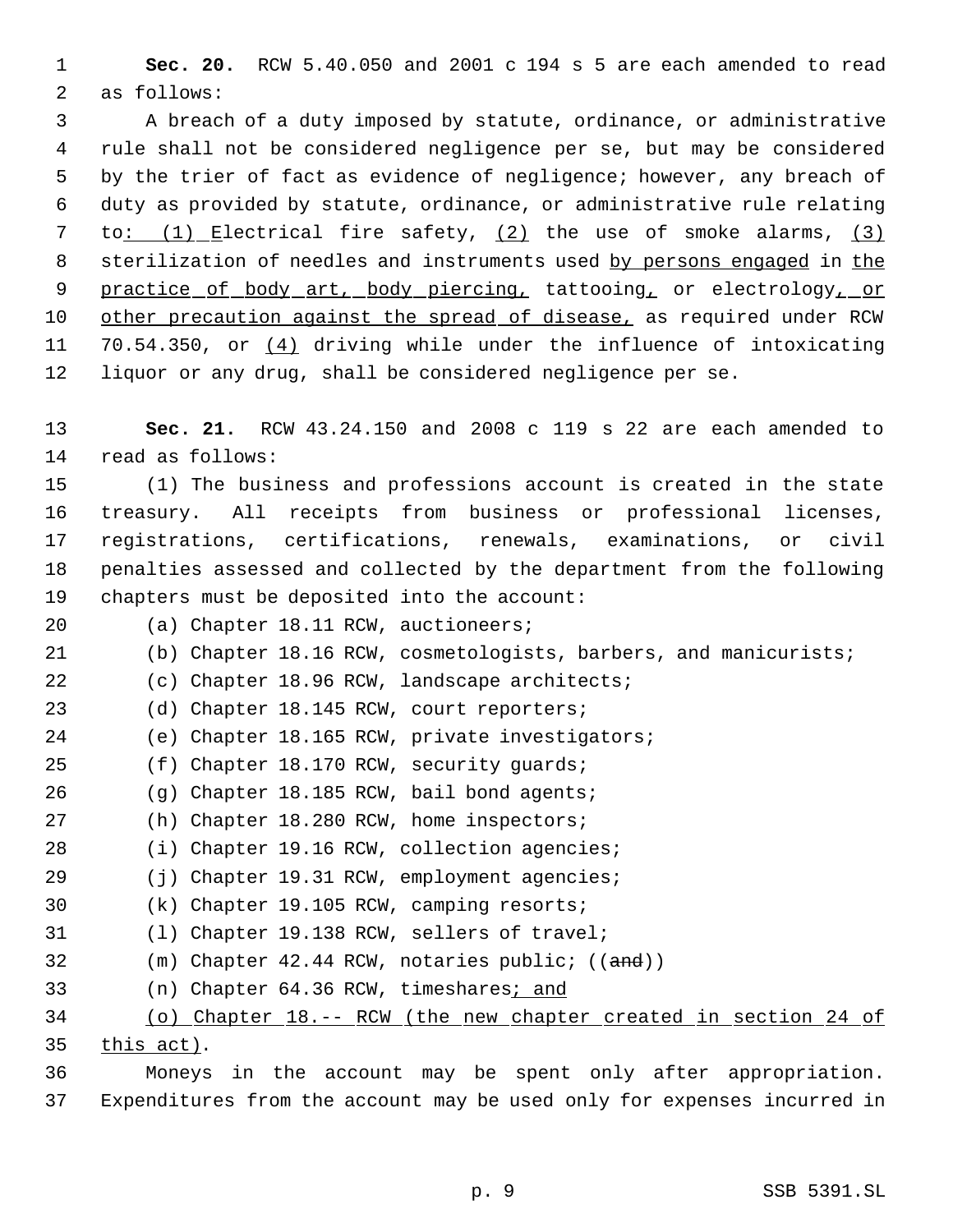carrying out these business and professions licensing activities of the department. Any residue in the account shall be accumulated and shall not revert to the general fund at the end of the biennium.

 (2) The director shall biennially prepare a budget request based on the anticipated costs of administering the business and professions licensing activities listed in subsection (1) of this section, which shall include the estimated income from these business and professions fees.

 **Sec. 22.** RCW 18.235.020 and 2008 c 119 s 21 are each amended to read as follows:

 (1) This chapter applies only to the director and the boards and commissions having jurisdiction in relation to the businesses and professions licensed under the chapters specified in this section. This chapter does not apply to any business or profession not licensed under the chapters specified in this section.

 (2)(a) The director has authority under this chapter in relation to the following businesses and professions:

(i) Auctioneers under chapter 18.11 RCW;

 (ii) Bail bond agents and bail bond recovery agents under chapter 18.185 RCW;

 (iii) Camping resorts' operators and salespersons under chapter 19.105 RCW;

(iv) Commercial telephone solicitors under chapter 19.158 RCW;

 (v) Cosmetologists, barbers, manicurists, and estheticians under chapter 18.16 RCW;

(vi) Court reporters under chapter 18.145 RCW;

 (vii) Driver training schools and instructors under chapter 46.82 RCW;

(viii) Employment agencies under chapter 19.31 RCW;

(ix) For hire vehicle operators under chapter 46.72 RCW;

(x) Limousines under chapter 46.72A RCW;

(xi) Notaries public under chapter 42.44 RCW;

(xii) Private investigators under chapter 18.165 RCW;

 (xiii) Professional boxing, martial arts, and wrestling under chapter 67.08 RCW;

(xiv) Real estate appraisers under chapter 18.140 RCW;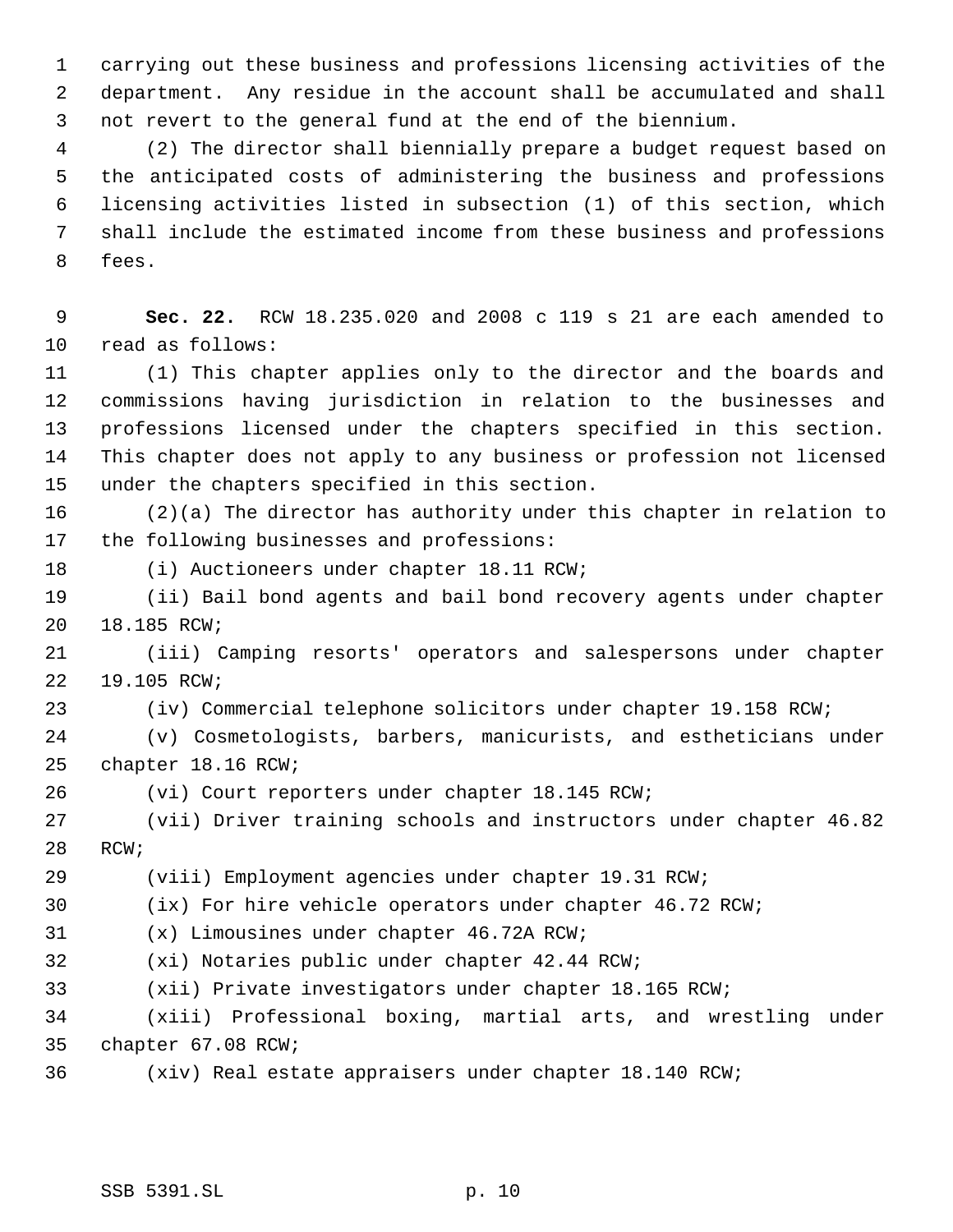(xv) Real estate brokers and salespersons under chapters 18.85 and 18.86 RCW; (xvi) Security guards under chapter 18.170 RCW; (xvii) Sellers of travel under chapter 19.138 RCW; (xviii) Timeshares and timeshare salespersons under chapter 64.36 RCW; (xix) Whitewater river outfitters under chapter 79A.60 RCW; and 8 (xx) Home inspectors under chapter 18.280 RCW; and (xxi) Body artists, body piercers, and tattoo artists, and body art, body piercing, and tattooing shops and businesses, under chapter 18.-- RCW (the new chapter created in section 24 of this act). (b) The boards and commissions having authority under this chapter are as follows: (i) The state board of registration for architects established in chapter 18.08 RCW; (ii) The cemetery board established in chapter 68.05 RCW; (iii) The Washington state collection agency board established in chapter 19.16 RCW; (iv) The state board of registration for professional engineers and land surveyors established in chapter 18.43 RCW governing licenses issued under chapters 18.43 and 18.210 RCW; (v) The state board of funeral directors and embalmers established in chapter 18.39 RCW; (vi) The state board of registration for landscape architects established in chapter 18.96 RCW; and (vii) The state geologist licensing board established in chapter 18.220 RCW. (3) In addition to the authority to discipline license holders, the disciplinary authority may grant or deny licenses based on the conditions and criteria established in this chapter and the chapters specified in subsection (2) of this section. This chapter also governs any investigation, hearing, or proceeding relating to denial of licensure or issuance of a license conditioned on the applicant's compliance with an order entered under RCW 18.235.110 by the disciplinary authority. NEW SECTION. **Sec. 23.** The director of licensing and the